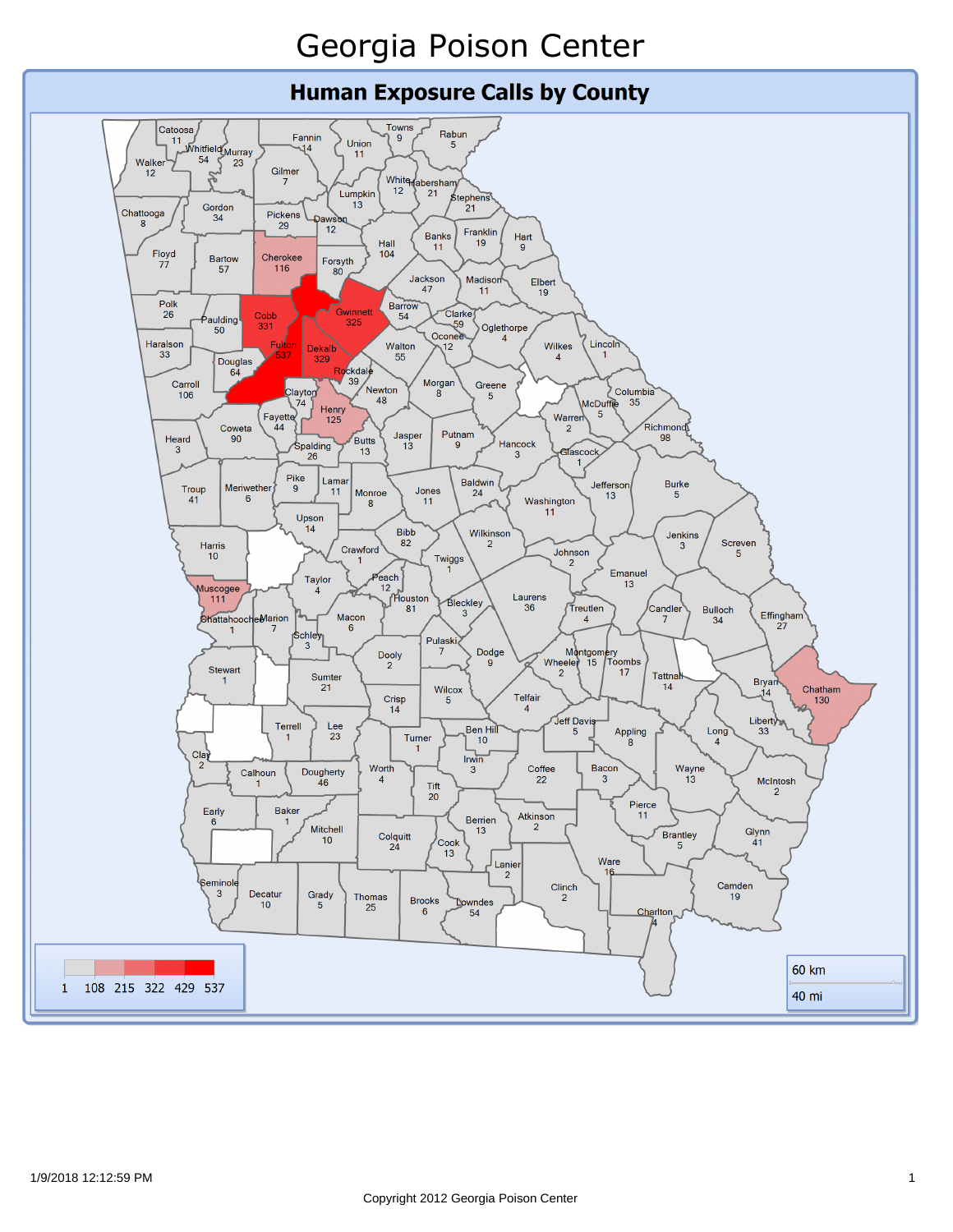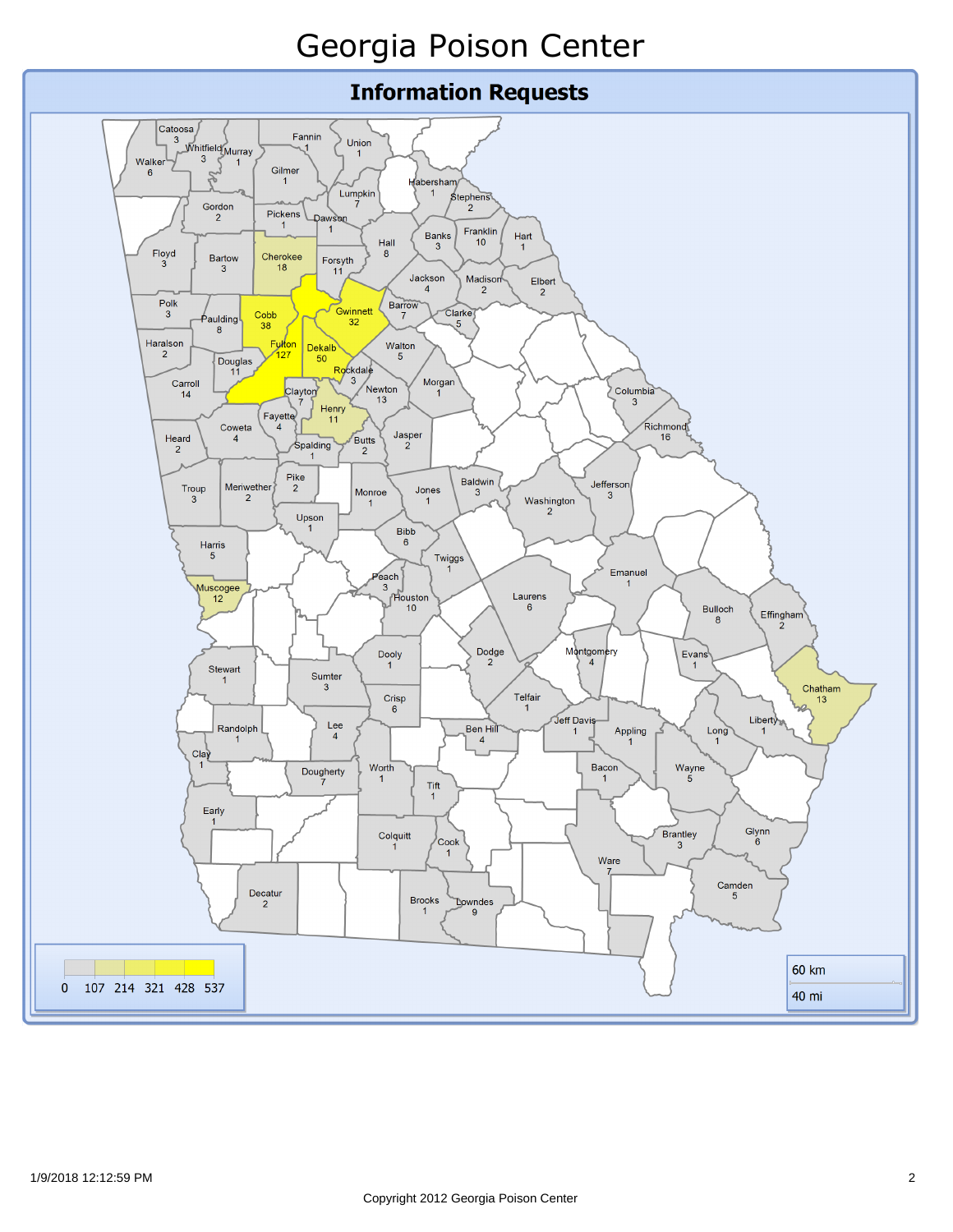| <b>County</b>         | <b>Population</b> | <b>Exposures</b> | <b>Exposures</b><br>per 1,000<br>people | Info Requests   Info Requests | per 1,000<br>people |
|-----------------------|-------------------|------------------|-----------------------------------------|-------------------------------|---------------------|
| Cass                  |                   | $\overline{2}$   | 0.0000                                  | $\boldsymbol{0}$              | 0.0000              |
| Catahoula             |                   | 1                | 0.0000                                  | 0                             | 0.0000              |
| Clayton               | 259,424           | 74               | 3.7184                                  | $\overline{7}$                | 0.3517              |
| Clinch                | 6,798             | $\mathbf{2}$     | 3.8352                                  | 0                             | 0.0000              |
| Evans                 | 11,000            | $\mathbf 0$      | 0.0000                                  | 1                             | 1.1851              |
| Harris                | 32,024            | 10               | 4.0706                                  | 5                             | 2.0353              |
| Lancaster             |                   | $\mathbf 1$      | 0.0000                                  | $\mathsf{O}\xspace$           | 0.0000              |
| Lea                   |                   | 1                | 0.0000                                  | 0                             | 0.0000              |
| Polk                  | 41,475            | 26               | 8.1719                                  | 3                             | 0.9429              |
| <b>Prince Georges</b> |                   | 1                | 0.0000                                  | 0                             | 0.0000              |
| Treutlen              | 6,885             | 4                | 7.5734                                  | $\mathsf{O}\xspace$           | 0.0000              |
| Worth                 | 21,679            | 4                | 2.4052                                  | 1                             | 0.6013              |
| Allegany              |                   | $\overline{2}$   | 0.0000                                  | $\mathsf{O}\xspace$           | 0.0000              |
| Calhoun               | 6,694             | 1                | 1.9474                                  | 0                             | 0.0000              |
| Cobb                  | 688,078           | 331              | 6.2708                                  | 38                            | 0.7199              |
| Columbus              |                   | 1                | 0.0000                                  | 0                             | 0.0000              |
| Davidson              |                   | 4                | 0.0000                                  | $\mathsf{O}\xspace$           | 0.0000              |
| <b>Dixie</b>          |                   | 1                | 0.0000                                  | 0                             | 0.0000              |
| Isanti                |                   | $\mathbf{1}$     | 0.0000                                  | $\mathsf{O}\xspace$           | 0.0000              |
| Jenkins               | 8,340             | 3                | 4.6891                                  | 0                             | 0.0000              |
| <b>McDuffie</b>       | 21,875            | 5                | 2.9796                                  | $\mathsf{O}\xspace$           | 0.0000              |
| Midland               |                   | 1                | 0.0000                                  | 0                             | 0.0000              |
| Oakland               |                   | 0                | 0.0000                                  | 1                             | 0.0000              |
| Onslow                |                   | 3                | 0.0000                                  | 0                             | 0.0000              |
| Peach                 | 27,695            | 12               | 5.6483                                  | 3                             | 1.4121              |
| Saint Clair           |                   | 1                | 0.0000                                  | 0                             | 0.0000              |
| Toombs                | 27,223            | 17               | 8.1404                                  | $\mathsf{O}\xspace$           | 0.0000              |
| White                 | 27,144            | 12               | 5.7629                                  | 0                             | 0.0000              |
| Charleston            |                   | 3                | 0.0000                                  | $\mathsf{O}\xspace$           | 0.0000              |
| Cherokee              | 214,346           | 116              | 7.0547                                  | 18                            | 1.0947              |
| Contra Costa          |                   | 1                | 0.0000                                  | $\mathsf{O}\xspace$           | 0.0000              |
| Duval                 |                   | 5                | 0.0000                                  | 0                             | 0.0000              |
| Haralson              | 28,780            | 33               | 14.9471                                 | $\overline{c}$                | 0.9059              |
| Hennepin              |                   | 1                | 0.0000                                  | 0                             | 0.0000              |
| Henry                 | 203,922           | 125              | 7.9906                                  | 11                            | 0.7032              |
| Norfolk City          |                   | 4                | 0.0000                                  | 0                             | 0.0000              |
| Oneida                |                   | 1                | 0.0000                                  | 0                             | 0.0000              |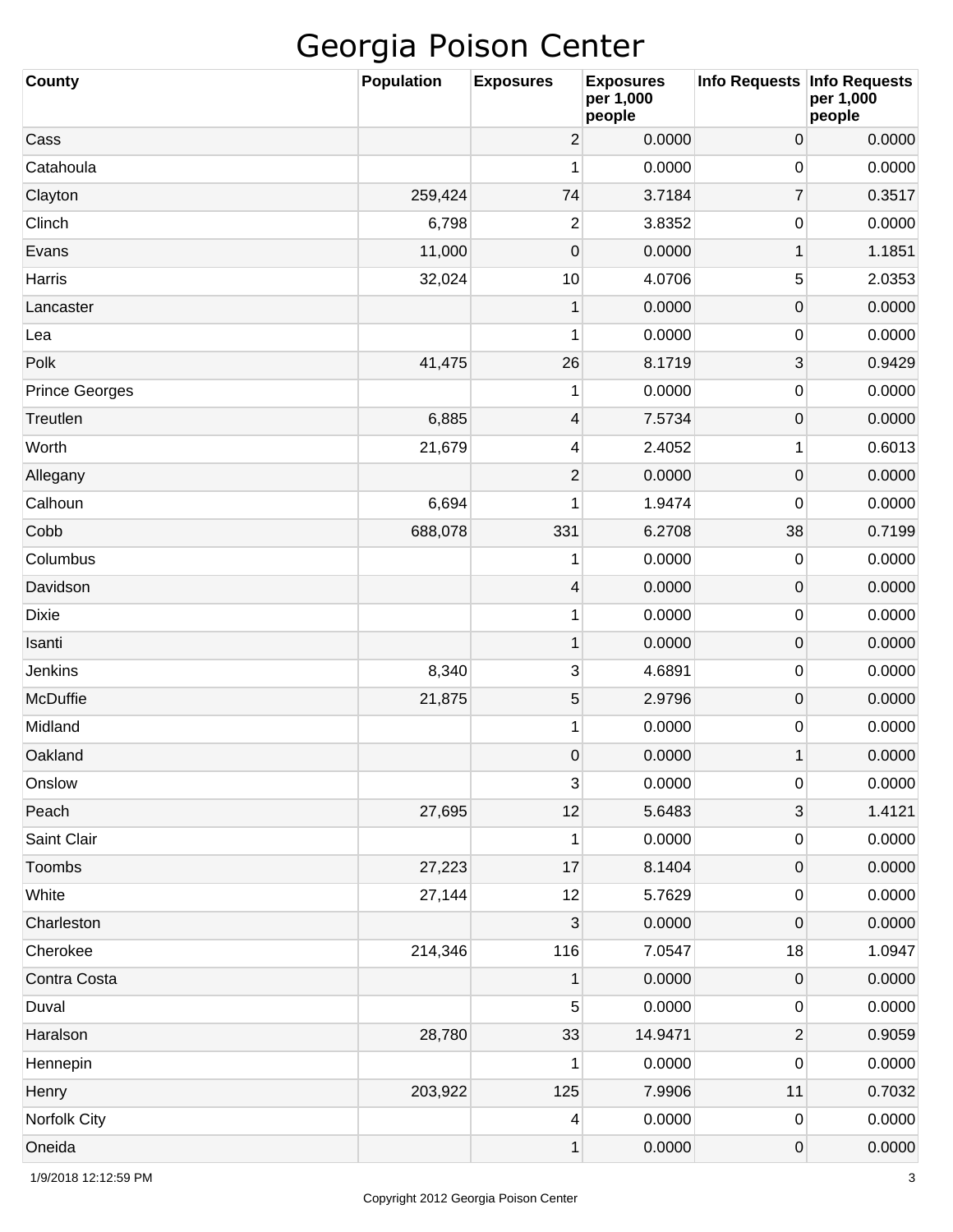| <b>County</b>               | <b>Population</b> | <b>Exposures</b>        | <b>Exposures</b><br>per 1,000<br>people | Info Requests Info Requests | per 1,000<br>people |
|-----------------------------|-------------------|-------------------------|-----------------------------------------|-----------------------------|---------------------|
| Orleans                     |                   | $\overline{2}$          | 0.0000                                  | 0                           | 0.0000              |
| Palm Beach                  |                   | 1                       | 0.0000                                  | 0                           | 0.0000              |
| Philadelphia                |                   | 1                       | 0.0000                                  | 0                           | 0.0000              |
| Pickens                     | 29,431            | 29                      | 12.8448                                 | 1                           | 0.4429              |
| Randolph                    | 7,719             | 0                       | 0.0000                                  | 1                           | 1.6888              |
| Saginaw                     |                   | 1                       | 0.0000                                  | $\mathsf{O}\xspace$         | 0.0000              |
| Suffolk                     |                   | 1                       | 0.0000                                  | 0                           | 0.0000              |
| Upson                       | 27,153            | 14                      | 6.7212                                  | 1                           | 0.4801              |
| Wilkes                      | 10,593            | 4                       | 4.9224                                  | 0                           | 0.0000              |
| Williamson                  |                   | $\mathbf{2}$            | 0.0000                                  | 0                           | 0.0000              |
| Alameda                     |                   | 4                       | 0.0000                                  | 0                           | 0.0000              |
| <b>Beaufort</b>             |                   | $\overline{2}$          | 0.0000                                  | 0                           | 0.0000              |
| <b>Burke</b>                | 23,316            | 5                       | 2.7954                                  | 0                           | 0.0000              |
| Coweta                      | 127,317           | 90                      | 9.2149                                  | 4                           | 0.4096              |
| De Kalb                     |                   | 1                       | 0.0000                                  | 0                           | 0.0000              |
| Decatur                     | 27,842            | 10                      | 4.6820                                  | $\overline{2}$              | 0.9364              |
| Douglas                     | 132,403           | 64                      | 6.3011                                  | 11                          | 1.0830              |
| Henderson                   |                   | 1                       | 0.0000                                  | $\mathbf 0$                 | 0.0000              |
| Kings                       |                   | 1                       | 0.0000                                  | 0                           | 0.0000              |
| Macon                       | 14,740            | 6                       | 5.3063                                  | 0                           | 0.0000              |
| Pasquotank                  |                   | 1                       | 0.0000                                  | 0                           | 0.0000              |
| Rockdale                    | 85,215            | 39                      | 5.9660                                  | 3                           | 0.4589              |
| Shelby                      |                   | 5                       | 0.0000                                  | 1                           | 0.0000              |
| Spokane                     |                   | 1                       | 0.0000                                  | 0                           | 0.0000              |
| Warren                      | 5,834             | $\overline{\mathbf{c}}$ | 4.4689                                  | 0                           | 0.0000              |
| Atkinson                    | 8,375             | $\overline{c}$          | 3.1130                                  | 0                           | 0.0000              |
| Bernalillo                  |                   | 1                       | 0.0000                                  | 1                           | 0.0000              |
| <b>Charlottesville City</b> |                   | 3                       | 0.0000                                  | 0                           | 0.0000              |
| Denton                      |                   | 1                       | 0.0000                                  | 0                           | 0.0000              |
| District of Columbia        |                   | $\mathbf{2}$            | 0.0000                                  | 0                           | 0.0000              |
| Dorchester                  |                   | 3                       | 0.0000                                  | 0                           | 0.0000              |
| Fulton                      | 920,581           | 537                     | 7.6041                                  | 127                         | 1.7984              |
| Glascock                    | 3,082             | 1                       | 4.2296                                  | 0                           | 0.0000              |
| Heard                       | 11,834            | 3                       | 3.3046                                  | $\mathbf{2}$                | 2.2031              |
| Holmes                      |                   | $\overline{\mathbf{c}}$ | 0.0000                                  | 1                           | 0.0000              |
| Isle of Wight               |                   | 1                       | 0.0000                                  | 0                           | 0.0000              |
| Jeff Davis                  | 15,068            | $\sqrt{5}$              | 4.3256                                  | 1                           | 0.8651              |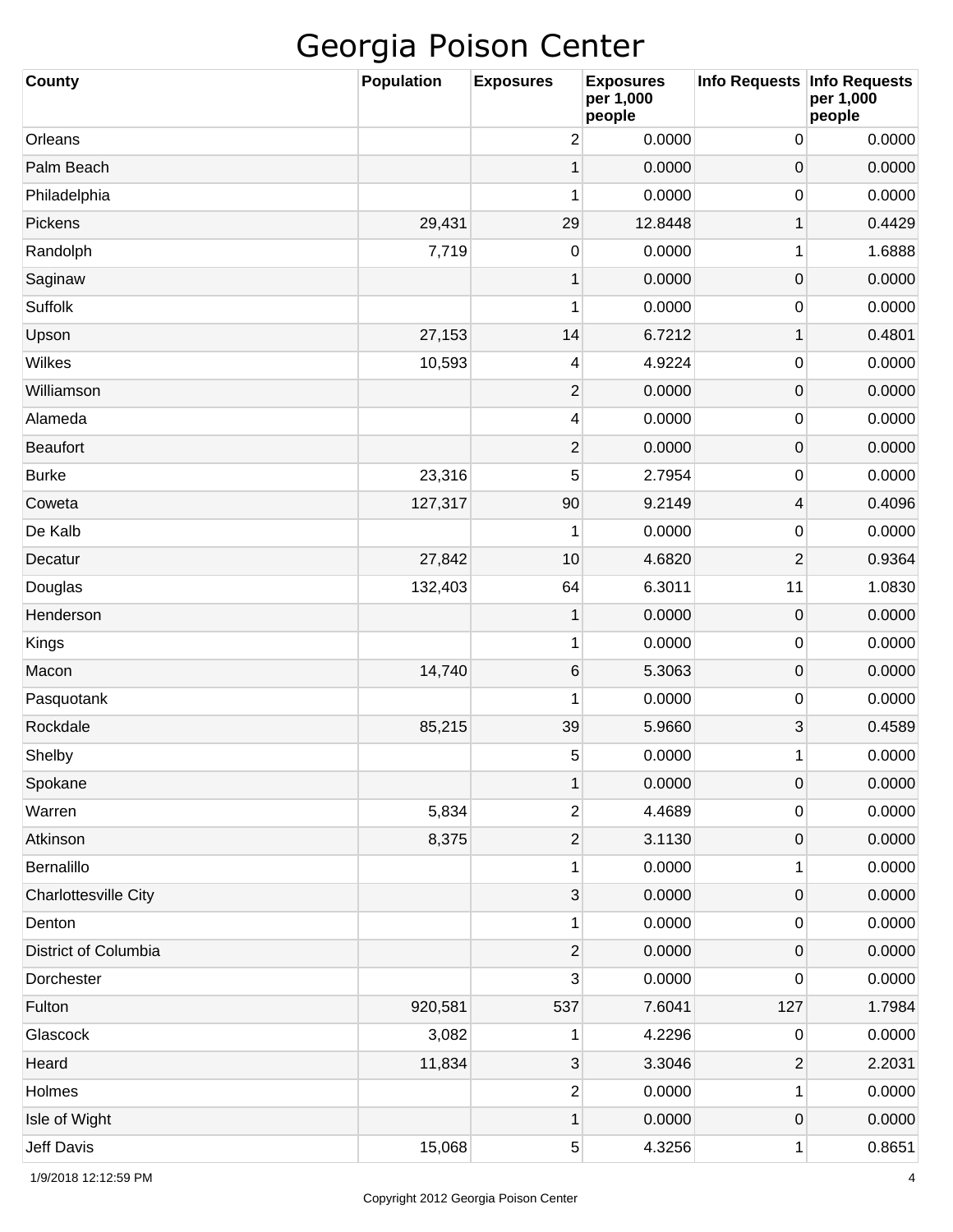| County          | <b>Population</b> | <b>Exposures</b> | <b>Exposures</b><br>per 1,000<br>people | Info Requests Info Requests | per 1,000<br>people |
|-----------------|-------------------|------------------|-----------------------------------------|-----------------------------|---------------------|
| Lackawanna      |                   | 1                | 0.0000                                  | $\mathbf 0$                 | 0.0000              |
| Lanier          | 10,078            | 2                | 2.5870                                  | $\mathbf 0$                 | 0.0000              |
| McIntosh        | 14,333            | 2                | 1.8190                                  | $\mathbf 0$                 | 0.0000              |
| Mercer          |                   | 0                | 0.0000                                  | 1                           | 0.0000              |
| Meriwether      | 21,992            | 6                | 3.5565                                  | $\overline{2}$              | 1.1855              |
| Middlesex       |                   | 2                | 0.0000                                  | 0                           | 0.0000              |
| Orange          |                   | 9                | 0.0000                                  | $\pmb{0}$                   | 0.0000              |
| San Luis Obispo |                   | 1                | 0.0000                                  | 1                           | 0.0000              |
| Shawnee         |                   | $\mathbf 1$      | 0.0000                                  | $\mathbf 0$                 | 0.0000              |
| Troup           | 67,044            | 41               | 7.9718                                  | 3                           | 0.5833              |
| Tulare          |                   | 1                | 0.0000                                  | $\mathbf 0$                 | 0.0000              |
| Walker          | 68,756            | 12               | 2.2751                                  | 6                           | 1.1376              |
| Appling         | 18,236            | 8                | 5.7187                                  | 1                           | 0.7148              |
| Bacon           | 11,096            | 3                | 3.5244                                  | 1                           | 1.1748              |
| Barbour         |                   | $\mathbf{1}$     | 0.0000                                  | $\mathbf 0$                 | 0.0000              |
| Bingham         |                   | 1                | 0.0000                                  | $\mathbf 0$                 | 0.0000              |
| Candler         | 10,998            | 7                | 8.2970                                  | $\pmb{0}$                   | 0.0000              |
| Cumberland      |                   | 5                | 0.0000                                  | $\mathbf 0$                 | 0.0000              |
| <b>Dallas</b>   |                   | $\mathbf 1$      | 0.0000                                  | $\pmb{0}$                   | 0.0000              |
| Dooly           | 14,918            | 2                | 1.7476                                  | 1                           | 0.8738              |
| Hancock         | 9,429             | 3                | 4.1475                                  | $\pmb{0}$                   | 0.0000              |
| Horry           |                   | 1                | 0.0000                                  | 0                           | 0.0000              |
| Lafayette       |                   | $\mathbf 1$      | 0.0000                                  | $\mathbf 0$                 | 0.0000              |
| Lincoln         | 7,996             | 1                | 1.6303                                  | $\pmb{0}$                   | 0.0000              |
| Linn            |                   | $\mathbf 1$      | 0.0000                                  | $\pmb{0}$                   | 0.0000              |
| Lowndes         | 109,233           | 54               | 6.4443                                  | 9                           | 1.0740              |
| Lumpkin         | 29,966            | 13               | 5.6552                                  | $\overline{7}$              | 3.0451              |
| Maury           |                   | 1                | 0.0000                                  | $\pmb{0}$                   | 0.0000              |
| Mobile          |                   | 3                | 0.0000                                  | 1                           | 0.0000              |
| Multnomah       |                   | 1                | 0.0000                                  | $\pmb{0}$                   | 0.0000              |
| Oktibbeha       |                   | $\mathbf 1$      | 0.0000                                  | $\pmb{0}$                   | 0.0000              |
| Onondaga        |                   | 1                | 0.0000                                  | $\pmb{0}$                   | 0.0000              |
| Parker          |                   | 0                | 0.0000                                  | 1                           | 0.0000              |
| Pulaski         | 12,010            | 7                | 7.5978                                  | $\pmb{0}$                   | 0.0000              |
| <b>Stewart</b>  | 6,058             | $\mathbf 1$      | 2.1518                                  | 1                           | 2.1518              |
| Talladega       |                   | 1                | 0.0000                                  | 0                           | 0.0000              |
| Washington      | 21,187            | 11               | 6.7680                                  | $\overline{2}$              | 1.2305              |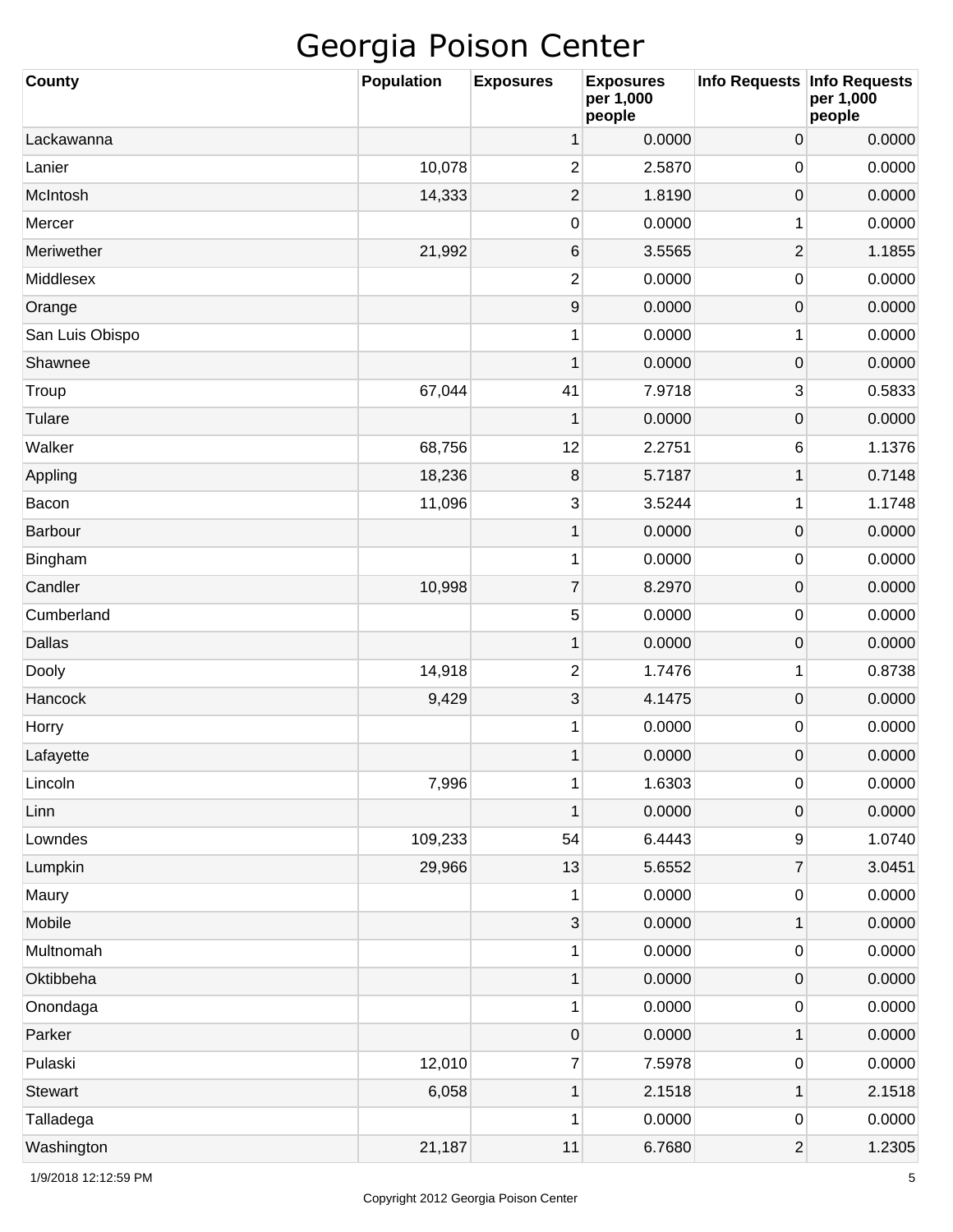| County         | <b>Population</b> | <b>Exposures</b> | <b>Exposures</b><br>per 1,000<br>people | <b>Info Requests</b> | <b>Info Requests</b><br>per 1,000<br>people |
|----------------|-------------------|------------------|-----------------------------------------|----------------------|---------------------------------------------|
| Wheeler        | 7,421             | $\overline{c}$   | 3.5132                                  | 0                    | 0.0000                                      |
| Wilcox         | 9,255             | 5                | 7.0425                                  | 0                    | 0.0000                                      |
| <b>Bossier</b> |                   | 1                | 0.0000                                  | 0                    | 0.0000                                      |
| <b>Bryan</b>   | 30,233            | 14               | 6.0365                                  | 0                    | 0.0000                                      |
| Craven         |                   | 1                | 0.0000                                  | 0                    | 0.0000                                      |
| Dane           |                   | 1                | 0.0000                                  | 0                    | 0.0000                                      |
| Dekalb         | 691,893           | 329              | 6.1986                                  | 50                   | 0.9420                                      |
| Denver         |                   | $\mathbf{2}$     | 0.0000                                  | 0                    | 0.0000                                      |
| Escambia       |                   | 1                | 0.0000                                  | 0                    | 0.0000                                      |
| Fayette        | 106,567           | 44               | 5.3823                                  | 4                    | 0.4893                                      |
| Floyd          | 96,317            | 77               | 10.4213                                 | 3                    | 0.4060                                      |
| Gaston         |                   | 3                | 0.0000                                  | 0                    | 0.0000                                      |
| Greene         | 15,994            | 5                | 4.0752                                  | 0                    | 0.0000                                      |
| Guadalupe      |                   | 1                | 0.0000                                  | 0                    | 0.0000                                      |
| Lenoir         |                   | 1                | 0.0000                                  | 0                    | 0.0000                                      |
| Llano          |                   | 1                | 0.0000                                  | 0                    | 0.0000                                      |
| Los Angeles    |                   | 5                | 0.0000                                  | 0                    | 0.0000                                      |
| Mecklenburg    |                   | 10               | 0.0000                                  | 0                    | 0.0000                                      |
| Nash           |                   | $\overline{2}$   | 0.0000                                  | 0                    | 0.0000                                      |
| Nassau         |                   | 1                | 0.0000                                  | 0                    | 0.0000                                      |
| Nueces         |                   | $\mathbf{2}$     | 0.0000                                  | 0                    | 0.0000                                      |
| Pinellas       |                   | 3                | 0.0000                                  | 0                    | 0.0000                                      |
| <b>Starr</b>   |                   | 1                | 0.0000                                  | 0                    | 0.0000                                      |
| Thomas         | 44,720            | 25               | 7.2874                                  | $\mathsf{O}\xspace$  | 0.0000                                      |
| Watauga        |                   | 1                | 0.0000                                  | 0                    | 0.0000                                      |
| Buncombe       |                   | 1                | 0.0000                                  | $\mathbf 0$          | 0.0000                                      |
| Carroll        | 110,527           | 106              | 12.5018                                 | 14                   | 1.6512                                      |
| Durham         |                   | 1                | 0.0000                                  | $\mathsf{O}\xspace$  | 0.0000                                      |
| Edgefield      |                   | 1                | 0.0000                                  | 0                    | 0.0000                                      |
| Forsyth        | 175,511           | 80               | 5.9418                                  | 11                   | 0.8170                                      |
| Franklin       | 22,084            | 19               | 11.2153                                 | $10$                 | 5.9028                                      |
| Gilmer         | 28,292            | $\overline{7}$   | 3.2253                                  | 1                    | 0.4608                                      |
| Granville      |                   | 1                | 0.0000                                  | 0                    | 0.0000                                      |
| Hillsborough   |                   | $\mathbf 1$      | 0.0000                                  | $\mathbf{2}$         | 0.0000                                      |
| Irwin          | 9,538             | 3                | 4.1001                                  | 0                    | 0.0000                                      |
| Johnson        | 9,980             | $\overline{c}$   | 2.6124                                  | $\mathsf{O}\xspace$  | 0.0000                                      |
| Lamar          | 18,317            | 11               | 7.8284                                  | 0                    | 0.0000                                      |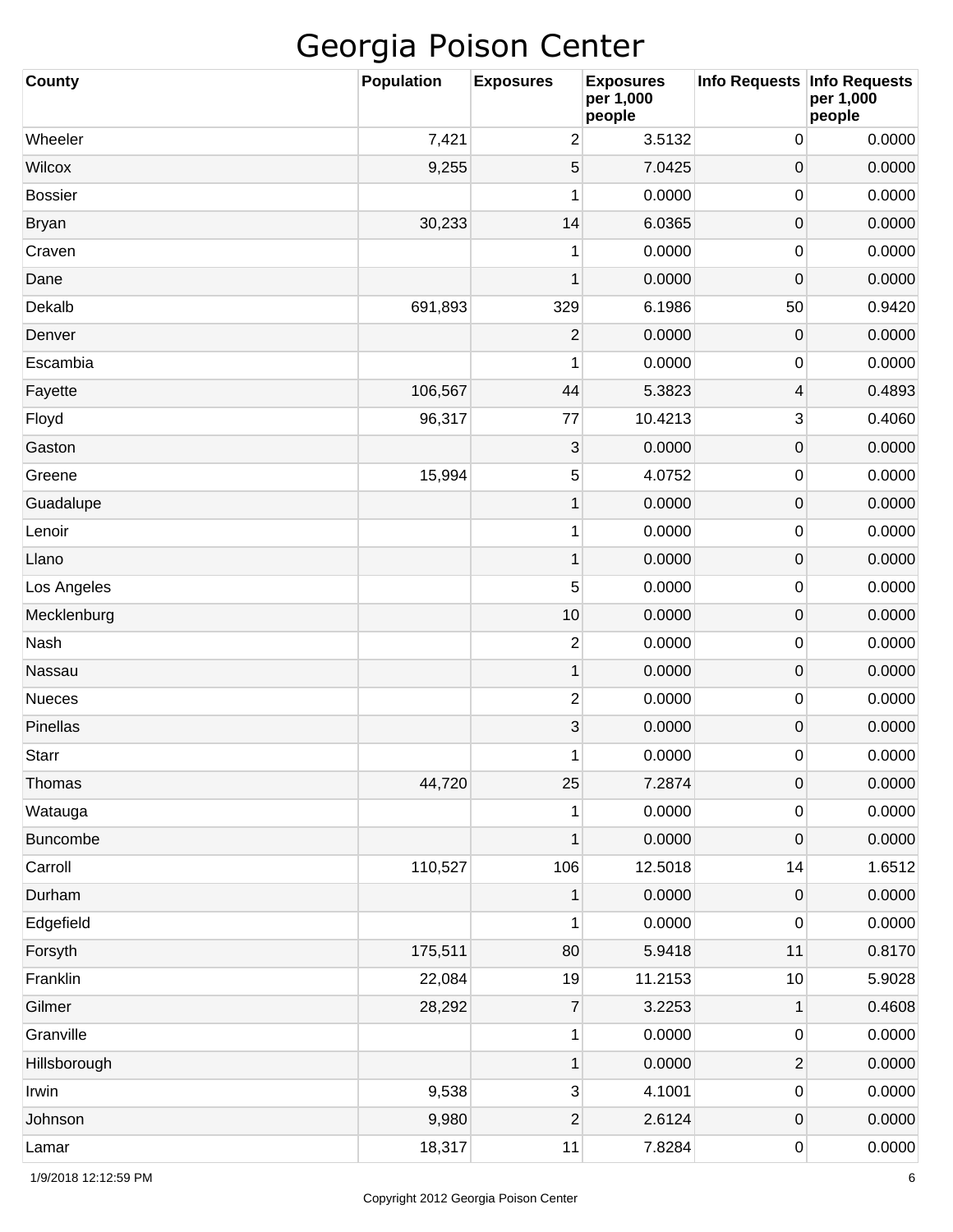| <b>County</b>  | <b>Population</b> | <b>Exposures</b> | <b>Exposures</b><br>per 1,000<br>people | Info Requests   Info Requests | per 1,000<br>people |
|----------------|-------------------|------------------|-----------------------------------------|-------------------------------|---------------------|
| Laurens        | 48,434            | 36               | 9.6892                                  | 6                             | 1.6149              |
| Lucas          |                   | 0                | 0.0000                                  | 1                             | 0.0000              |
| Martin         |                   | $\mathbf{1}$     | 0.0000                                  | $\pmb{0}$                     | 0.0000              |
| Rabun          | 16,726            | 5                | 3.8968                                  | 0                             | 0.0000              |
| Saint Tammany  |                   | $\overline{2}$   | 0.0000                                  | $\pmb{0}$                     | 0.0000              |
| Salt Lake      |                   | 1                | 0.0000                                  | 0                             | 0.0000              |
| Santa Rosa     |                   | $\mathbf{2}$     | 0.0000                                  | $\pmb{0}$                     | 0.0000              |
| York           |                   | 5                | 0.0000                                  | 0                             | 0.0000              |
| Bladen         |                   | $\mathbf{1}$     | 0.0000                                  | 1                             | 0.0000              |
| <b>Boulder</b> |                   | 1                | 0.0000                                  | 0                             | 0.0000              |
| <b>Broward</b> |                   | $\mathbf 1$      | 0.0000                                  | $\pmb{0}$                     | 0.0000              |
| Cabarrus       |                   | 1                | 0.0000                                  | 0                             | 0.0000              |
| Catoosa        | 63,942            | 11               | 2.2425                                  | 3                             | 0.6116              |
| Colquitt       | 45,498            | 24               | 6.8763                                  | 1                             | 0.2865              |
| Crawford       | 12,630            | $\mathbf{1}$     | 1.0321                                  | $\pmb{0}$                     | 0.0000              |
| Culpeper       |                   | 1                | 0.0000                                  | 0                             | 0.0000              |
| Edgecombe      |                   | $\mathbf 1$      | 0.0000                                  | $\pmb{0}$                     | 0.0000              |
| Effingham      | 52,250            | 27               | 6.7362                                  | $\overline{2}$                | 0.4990              |
| Halifax        |                   | $\mathbf 1$      | 0.0000                                  | $\pmb{0}$                     | 0.0000              |
| King           |                   | 6                | 0.0000                                  | 1                             | 0.0000              |
| Liberty        | 63,453            | 33               | 6.7795                                  | $\mathbf{1}$                  | 0.2054              |
| New Castle     |                   | 2                | 0.0000                                  | 0                             | 0.0000              |
| Russell        |                   | 13               | 0.0000                                  | $\mathbf 0$                   | 0.0000              |
| Schley         | 5,010             | 3                | 7.8058                                  | $\pmb{0}$                     | 0.0000              |
| Sumter         | 32,819            | 21               | 8.3412                                  | $\ensuremath{\mathsf{3}}$     | 1.1916              |
| Wake           |                   | 2                | 0.0000                                  | 1                             | 0.0000              |
| Ware           | 36,312            | 16               | 5.7439                                  | $\boldsymbol{7}$              | 2.5129              |
| Wichita        |                   | 1                | 0.0000                                  | $\pmb{0}$                     | 0.0000              |
| Carteret       |                   | 0                | 0.0000                                  | $\mathbf{1}$                  | 0.0000              |
| Catawba        |                   | 1                | 0.0000                                  | $\mathbf 1$                   | 0.0000              |
| Cleburne       |                   | 3                | 0.0000                                  | $\pmb{0}$                     | 0.0000              |
| Columbia       | 124,053           | 35               | 3.6779                                  | 3                             | 0.3152              |
| Cook           | 17,212            | 13               | 9.8457                                  | 1                             | 0.7574              |
| Crisp          | 23,439            | 14               | 7.7862                                  | 6                             | 3.3369              |
| Davis          |                   | 1                | 0.0000                                  | $\pmb{0}$                     | 0.0000              |
| Dawson         | 22,330            | 12               | 7.0053                                  | 1                             | 0.5838              |
| Duplin         |                   | $\mathbf{1}$     | 0.0000                                  | $\boldsymbol{0}$              | 0.0000              |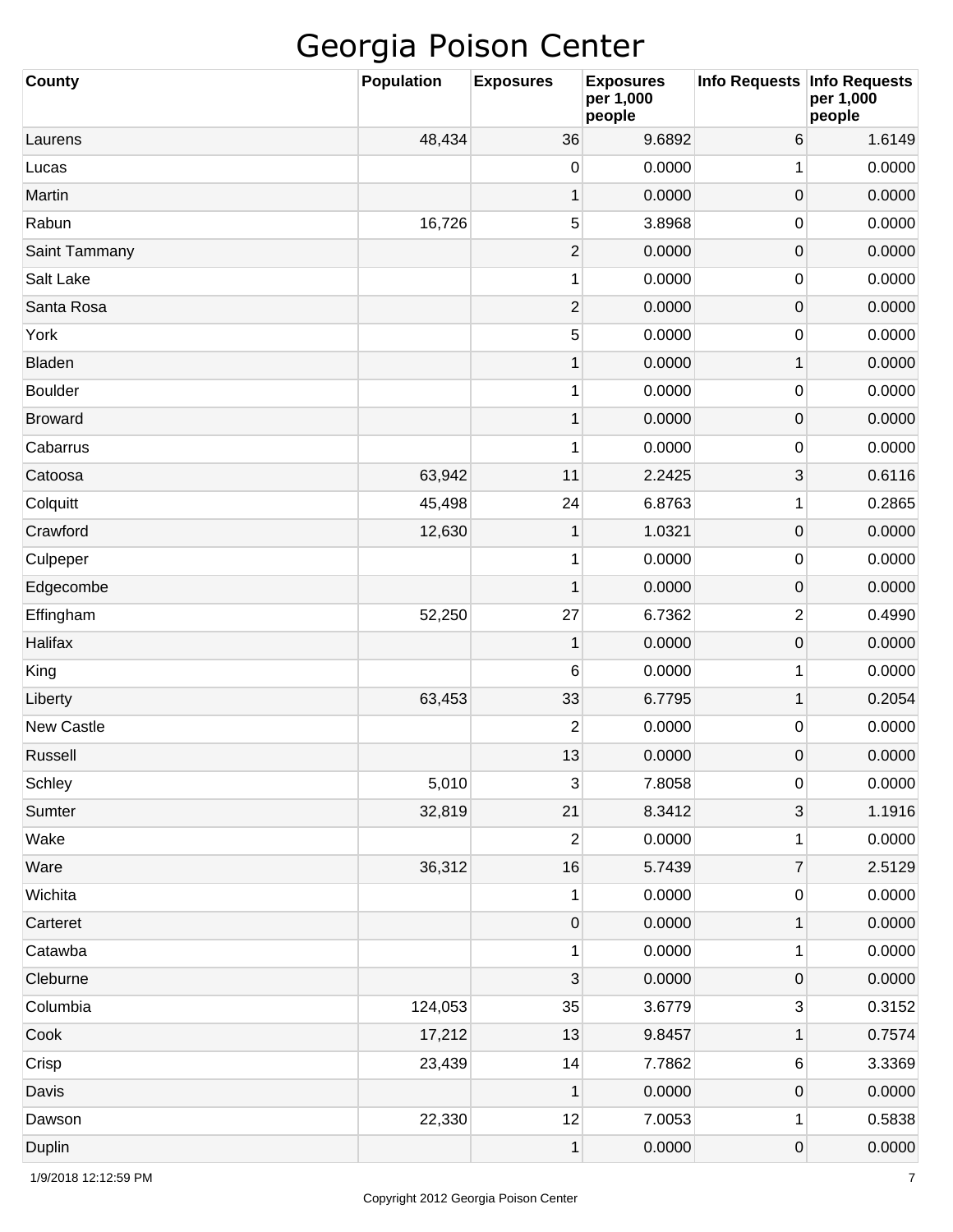| County               | <b>Population</b> | <b>Exposures</b> | <b>Exposures</b><br>per 1,000<br>people | Info Requests           | <b>Info Requests</b><br>per 1,000<br>people |
|----------------------|-------------------|------------------|-----------------------------------------|-------------------------|---------------------------------------------|
| Fort Bend            |                   | 1                | 0.0000                                  | 0                       | 0.0000                                      |
| Guilford             |                   | 3                | 0.0000                                  | 0                       | 0.0000                                      |
| Hoke                 |                   | 1                | 0.0000                                  | 0                       | 0.0000                                      |
| Houston              | 139,900           | 81               | 7.5475                                  | 10                      | 0.9318                                      |
| Jones                | 28,669            | 11               | 5.0017                                  | 1                       | 0.4547                                      |
| Macomb               |                   | $\mathbf 1$      | 0.0000                                  | $\boldsymbol{0}$        | 0.0000                                      |
| Monroe               | 21,757            | 8                | 4.7932                                  | 1                       | 0.5992                                      |
| Montgomery           | 9,123             | 15               | 21.4333                                 | 4                       | 5.7155                                      |
| Morgan               | 17,868            | 8                | 5.8365                                  | 1                       | 0.7296                                      |
| Murray               | 39,628            | 23               | 7.5659                                  | $\mathbf 1$             | 0.3290                                      |
| Oconee               | 32,808            | 12               | 4.7680                                  | 0                       | 0.0000                                      |
| Rockingham           |                   | $\mathbf{1}$     | 0.0000                                  | 0                       | 0.0000                                      |
| Sacramento           |                   | $\sqrt{2}$       | 0.0000                                  | 0                       | 0.0000                                      |
| Sarasota             |                   | $\mathbf{1}$     | 0.0000                                  | 0                       | 0.0000                                      |
| Tuscaloosa           |                   | $\mathbf{3}$     | 0.0000                                  | 0                       | 0.0000                                      |
| Alamance             |                   | 1                | 0.0000                                  | 0                       | 0.0000                                      |
| Ashtabula            |                   | 1                | 0.0000                                  | 1                       | 0.0000                                      |
| <b>Baker</b>         | 3,451             | 1                | 3.7774                                  | 0                       | 0.0000                                      |
| <b>Banks</b>         | 18,395            | 11               | 7.7952                                  | 3                       | 2.1260                                      |
| Bexar                |                   | $\overline{2}$   | 0.0000                                  | 0                       | 0.0000                                      |
| Bleckley             | 13,063            | $\mathbf{3}$     | 2.9937                                  | 0                       | 0.0000                                      |
| Boone                |                   | 1                | 0.0000                                  | 0                       | 0.0000                                      |
| <b>Brooks</b>        | 16,243            | 6                | 4.8153                                  | 1                       | 0.8025                                      |
| <b>Bulloch</b>       | 70,217            | 34               | 6.3121                                  | 8                       | 1.4852                                      |
| Cullman              |                   | 1                | 0.0000                                  | 0                       | 0.0000                                      |
| Dodge                | 21,796            | $\boldsymbol{9}$ | 5.3827                                  | $\overline{\mathbf{c}}$ | 1.1962                                      |
| Fairbanks North Star |                   | $\overline{2}$   | 0.0000                                  | 0                       | 0.0000                                      |
| Fairfield            |                   | $\mathbf{1}$     | 0.0000                                  | $\mathsf{O}\xspace$     | 0.0000                                      |
| Fresno               |                   | 1                | 0.0000                                  | 0                       | 0.0000                                      |
| Habersham            | 43,041            | 21               | 6.3602                                  | $\mathbf 1$             | 0.3029                                      |
| Henrico              |                   | 2                | 0.0000                                  | 0                       | 0.0000                                      |
| Honolulu             |                   | $\sqrt{3}$       | 0.0000                                  | $\mathsf{O}\xspace$     | 0.0000                                      |
| Knox                 |                   | 1                | 0.0000                                  | 0                       | 0.0000                                      |
| Lenawee              |                   | $\mathbf{1}$     | 0.0000                                  | $\mathsf{O}\xspace$     | 0.0000                                      |
| Leon                 |                   | 1                | 0.0000                                  | 0                       | 0.0000                                      |
| Madison              | 28,120            | 11               | 5.0993                                  | $\overline{2}$          | 0.9271                                      |
| Muscogee             | 189,885           | 111              | 7.6202                                  | 12                      | 0.8238                                      |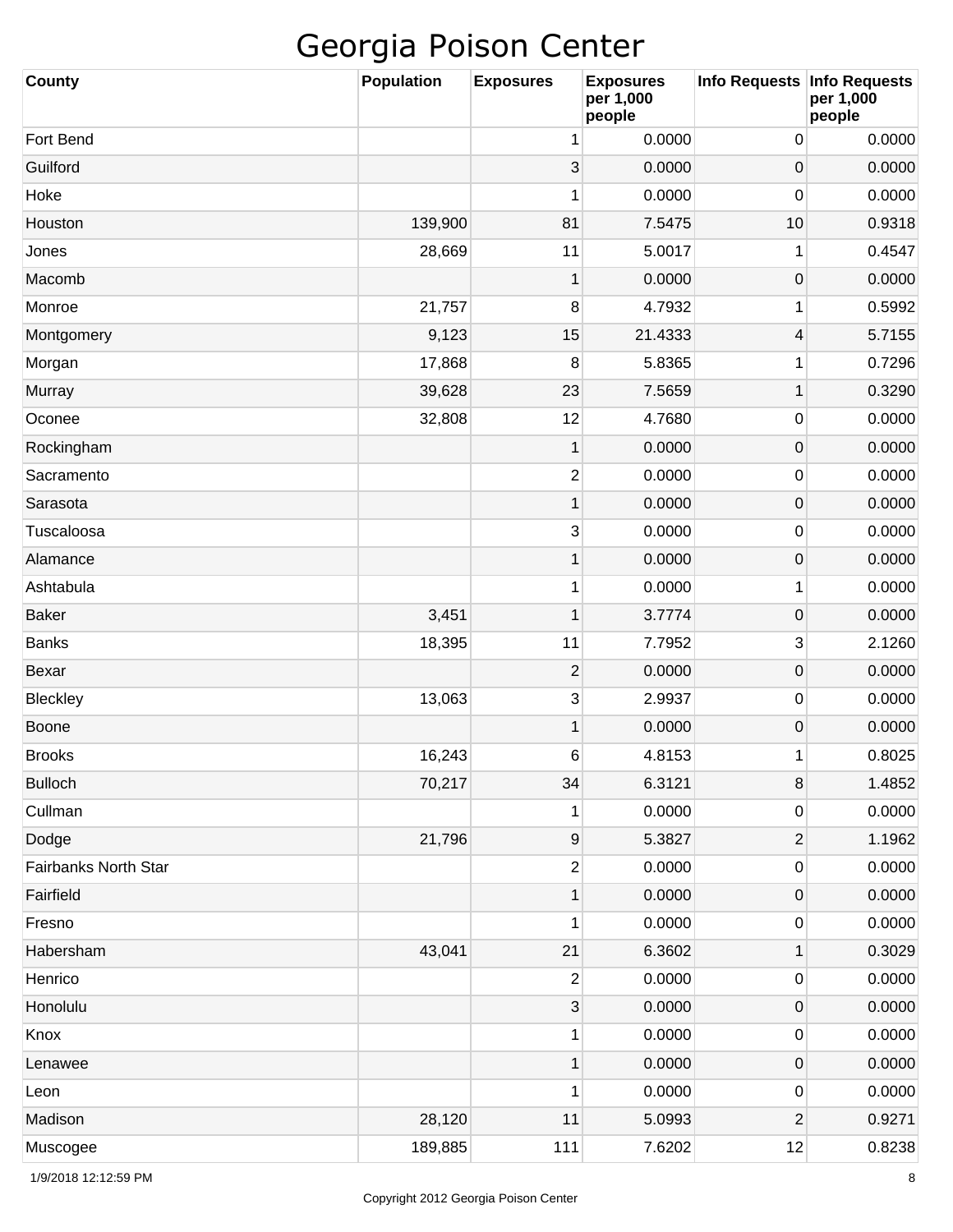| <b>County</b>         | <b>Population</b> | <b>Exposures</b> | <b>Exposures</b><br>per 1,000<br>people | Info Requests Info Requests | per 1,000<br>people |
|-----------------------|-------------------|------------------|-----------------------------------------|-----------------------------|---------------------|
| San Francisco         |                   | 3                | 0.0000                                  | 1                           | 0.0000              |
| Schoharie             |                   | 3                | 0.0000                                  | 0                           | 0.0000              |
| Screven               | 14,593            | 5                | 4.4664                                  | $\mathsf{O}\xspace$         | 0.0000              |
| <b>Stark</b>          |                   | 2                | 0.0000                                  | $\overline{c}$              | 0.0000              |
| Westchester           |                   | $\mathbf{1}$     | 0.0000                                  | $\mathsf{O}\xspace$         | 0.0000              |
| Alachua               |                   | 2                | 0.0000                                  | 0                           | 0.0000              |
| <b>Bradley</b>        |                   | $\sqrt{3}$       | 0.0000                                  | $\mathsf{O}\xspace$         | 0.0000              |
| <b>Brantley</b>       | 18,411            | 5                | 3.5402                                  | 3                           | 2.1241              |
| <b>Broome</b>         |                   | 1                | 0.0000                                  | $\mathsf{O}\xspace$         | 0.0000              |
| Charlton              | 12,171            | 4                | 4.2842                                  | 0                           | 0.0000              |
| Clark                 |                   | 1                | 0.0000                                  | $\mathsf{O}\xspace$         | 0.0000              |
| Collin                |                   | 3                | 0.0000                                  | 0                           | 0.0000              |
| Dougherty             | 94,565            | 46               | 6.3411                                  | $\overline{7}$              | 0.9649              |
| Early                 | 11,008            | 6                | 7.1052                                  | 1                           | 1.1842              |
| Gordon                | 55,186            | 34               | 8.0313                                  | $\overline{2}$              | 0.4724              |
| Grady                 | 25,011            | 5                | 2.6060                                  | 0                           | 0.0000              |
| Hinds                 |                   | $\mathbf{3}$     | 0.0000                                  | $\mathsf{O}\xspace$         | 0.0000              |
| Miami-Dade            |                   | 4                | 0.0000                                  | 3                           | 0.0000              |
| Okaloosa              |                   | $\sqrt{3}$       | 0.0000                                  | $\mathsf{O}\xspace$         | 0.0000              |
| Pike                  | 17,869            | 9                | 6.5656                                  | $\overline{c}$              | 1.4590              |
| Placer                |                   | 1                | 0.0000                                  | $\mathsf{O}\xspace$         | 0.0000              |
| Richland              |                   | 4                | 0.0000                                  | 0                           | 0.0000              |
| Rock Island           |                   | 1                | 0.0000                                  | $\mathsf 0$                 | 0.0000              |
| Seminole              | 8,729             | 3                | 4.4801                                  | $\pmb{0}$                   | 0.0000              |
| Smith                 |                   | 1                | 0.0000                                  | 1                           | 0.0000              |
| Stephens              | 26,175            | 21               | 10.4585                                 | $\overline{\mathbf{c}}$     | 0.9960              |
| Twiggs                | 9,023             | 1                | 1.4447                                  | 1                           | 1.4447              |
| <b>UNKNOWN</b>        |                   | 269              | 0.0000                                  | 107                         | 0.0000              |
| Utah                  |                   | 4                | 0.0000                                  | $\mathsf{O}\xspace$         | 0.0000              |
| Aiken                 |                   | 12               | 0.0000                                  | $\mathbf{2}$                | 0.0000              |
| <b>Baltimore City</b> |                   | 3                | 0.0000                                  | 0                           | 0.0000              |
| <b>Brevard</b>        |                   | 3                | 0.0000                                  | $\pmb{0}$                   | 0.0000              |
| <b>Burlington</b>     |                   | $\boldsymbol{0}$ | 0.0000                                  | 1                           | 0.0000              |
| <b>Butts</b>          | 23,655            | 13               | 7.1640                                  | $\overline{\mathbf{c}}$     | 1.1022              |
| Chambers              |                   | 11               | 0.0000                                  | $\mathsf{O}\xspace$         | 0.0000              |
| Chattooga             | 26,015            | $\bf 8$          | 4.0087                                  | 0                           | 0.0000              |
| East Baton Rouge      |                   | 1                | 0.0000                                  | 0                           | 0.0000              |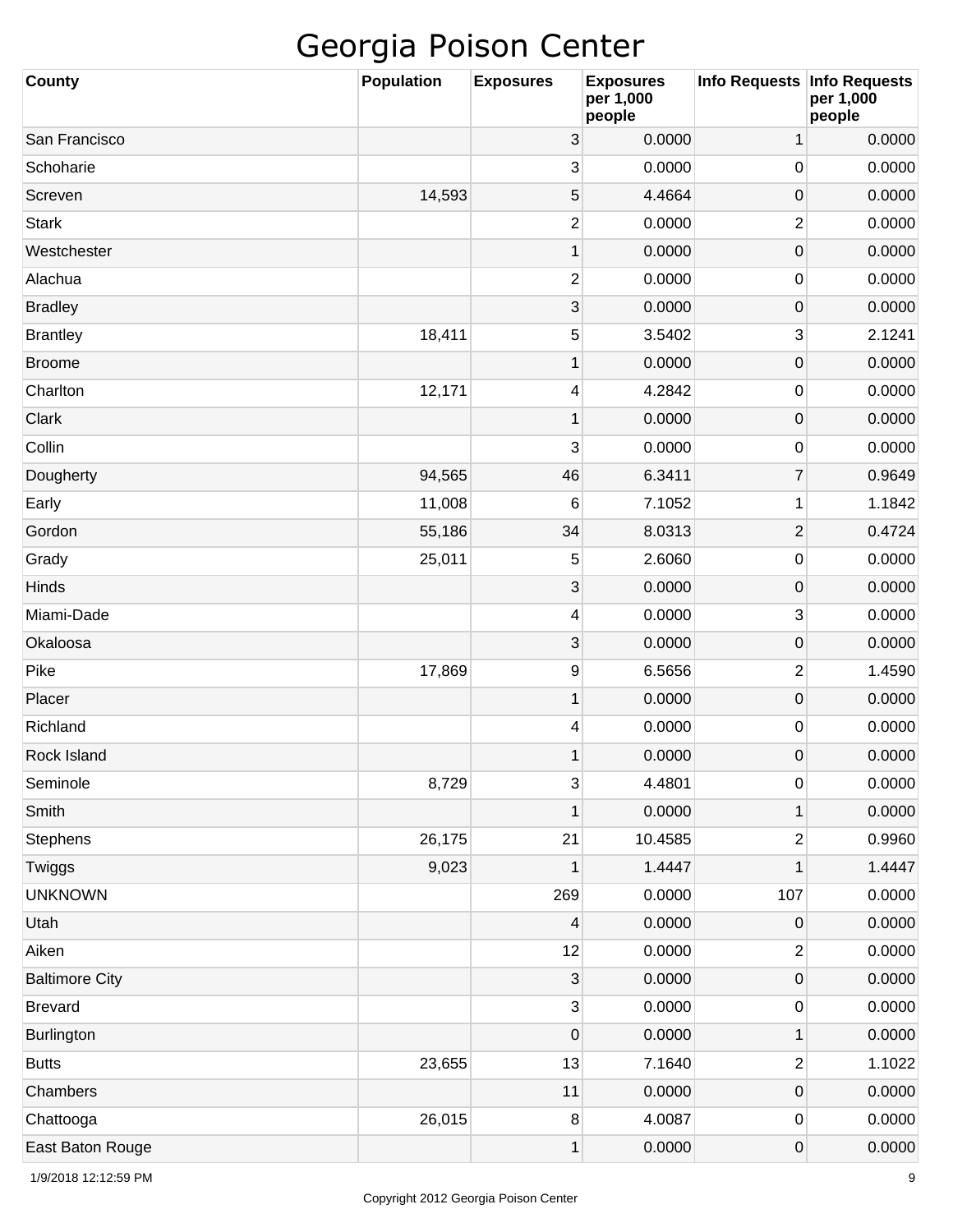| County                   | <b>Population</b> | <b>Exposures</b>         | <b>Exposures</b><br>per 1,000<br>people | <b>Info Requests</b> | <b>Info Requests</b><br>per 1,000<br>people |
|--------------------------|-------------------|--------------------------|-----------------------------------------|----------------------|---------------------------------------------|
| El Paso                  |                   | 7                        | 0.0000                                  | 1                    | 0.0000                                      |
| Elbert                   | 20,166            | 19                       | 12.2820                                 | $\overline{2}$       | 1.2928                                      |
| Fannin                   | 23,682            | 14                       | 7.7063                                  | 1                    | 0.5504                                      |
| Hall                     | 179,684           | 104                      | 7.5450                                  | 8                    | 0.5804                                      |
| Kenosha                  |                   | 1                        | 0.0000                                  | 0                    | 0.0000                                      |
| Lee                      | 28,298            | 23                       | 10.5951                                 | 4                    | 1.8426                                      |
| Long                     | 14,464            | 4                        | 3.6050                                  | 1                    | 0.9013                                      |
| McCurtain                |                   | 1                        | 0.0000                                  | 0                    | 0.0000                                      |
| Meigs                    |                   | 1                        | 0.0000                                  | 0                    | 0.0000                                      |
| Mohave                   |                   | 1                        | 0.0000                                  | 0                    | 0.0000                                      |
| Pierce                   | 18,758            | 11                       | 7.6444                                  | 0                    | 0.0000                                      |
| San Diego                |                   | $\overline{7}$           | 0.0000                                  | 0                    | 0.0000                                      |
| <b>Travis</b>            |                   | $\sqrt{3}$               | 0.0000                                  | 0                    | 0.0000                                      |
| Turner                   | 8,930             | 1                        | 1.4598                                  | 0                    | 0.0000                                      |
| Walton                   | 83,768            | 55                       | 8.5589                                  | 5                    | 0.7781                                      |
| Wayne                    | 30,099            | 13                       | 5.6302                                  | 5                    | 2.1655                                      |
| Anchorage                |                   | 1                        | 0.0000                                  | 0                    | 0.0000                                      |
| <b>Baldwin</b>           | 45,720            | 24                       | 6.8429                                  | 3                    | 0.8554                                      |
| <b>Bartow</b>            | 100,157           | 57                       | 7.4187                                  | 3                    | 0.3905                                      |
| Ben Hill                 | 17,634            | 10                       | 7.3924                                  | 4                    | 2.9570                                      |
| Camden                   | 50,513            | 19                       | 4.9033                                  | 5                    | 1.2903                                      |
| Chattahoochee            | 11,267            | 1                        | 1.1570                                  | 0                    | 0.0000                                      |
| Emanuel                  | 22,598            | 13                       | 7.4991                                  | 1                    | 0.5769                                      |
| Hamilton                 |                   | 13                       | 0.0000                                  | 3                    | 0.0000                                      |
| Hampton                  |                   | 1                        | 0.0000                                  | 0                    | 0.0000                                      |
| Jefferson                | 16,930            | 13                       | 10.0097                                 | 3                    | 2.3099                                      |
| Loudoun                  |                   | 2                        | 0.0000                                  | 0                    | 0.0000                                      |
| Maricopa                 |                   | $\overline{\mathcal{A}}$ | 0.0000                                  | $\mathsf{O}\xspace$  | 0.0000                                      |
| Mitchell                 | 23,498            | 10                       | 5.5476                                  | 0                    | 0.0000                                      |
| <b>Newport News City</b> |                   | 1                        | 0.0000                                  | $\mathsf{O}\xspace$  | 0.0000                                      |
| Oglethorpe               | 14,899            | 4                        | 3.4998                                  | 0                    | 0.0000                                      |
| San Bernardino           |                   | $\sqrt{2}$               | 0.0000                                  | $\mathsf{O}\xspace$  | 0.0000                                      |
| Sarpy                    |                   | 1                        | 0.0000                                  | 0                    | 0.0000                                      |
| Sedgwick                 |                   | $\sqrt{2}$               | 0.0000                                  | $\mathsf{O}\xspace$  | 0.0000                                      |
| Tarrant                  |                   | 3                        | 0.0000                                  | 0                    | 0.0000                                      |
| <b>Tift</b>              | 40,118            | 20                       | 6.4987                                  | 1                    | 0.3249                                      |
| Tom Green                |                   | 1                        | 0.0000                                  | 0                    | 0.0000                                      |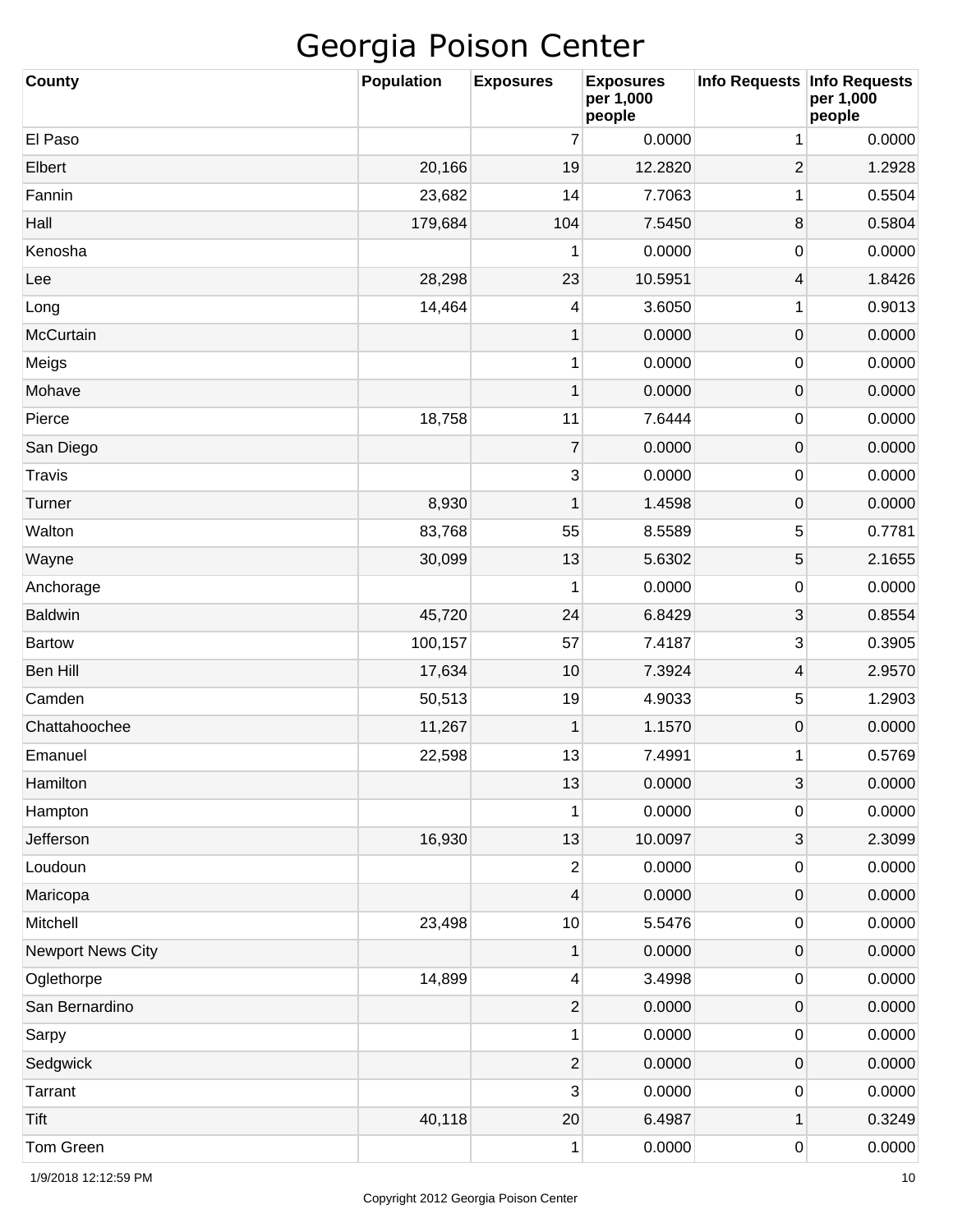| <b>County</b>       | <b>Population</b> | <b>Exposures</b>        | <b>Exposures</b><br>per 1,000<br>people | Info Requests       | <b>Info Requests</b><br>per 1,000<br>people |
|---------------------|-------------------|-------------------------|-----------------------------------------|---------------------|---------------------------------------------|
| Unicoi              |                   | 0                       | 0.0000                                  | 1                   | 0.0000                                      |
| Whitfield           | 102,599           | 54                      | 6.8610                                  | 3                   | 0.3812                                      |
| Adams               |                   | 1                       | 0.0000                                  | 0                   | 0.0000                                      |
| <b>Berrien</b>      | 19,286            | 13                      | 8.7869                                  | 0                   | 0.0000                                      |
| Chatham             | 265,128           | 130                     | 6.3918                                  | 13                  | 0.6392                                      |
| Clay                | 3,183             | 2                       | 8.1908                                  | 1                   | 4.0954                                      |
| Coffee              | 42,356            | 22                      | 6.7708                                  | $\boldsymbol{0}$    | 0.0000                                      |
| Costilla            |                   | 1                       | 0.0000                                  | 1                   | 0.0000                                      |
| Fairfax             |                   | $\overline{\mathbf{4}}$ | 0.0000                                  | $\boldsymbol{0}$    | 0.0000                                      |
| Glynn               | 79,626            | 41                      | 6.7122                                  | 6                   | 0.9823                                      |
| Greenville          |                   | 5                       | 0.0000                                  | $\mathsf{O}\xspace$ | 0.0000                                      |
| <b>Hampton City</b> |                   | 1                       | 0.0000                                  | 0                   | 0.0000                                      |
| Hart                | 25,213            | $\boldsymbol{9}$        | 4.6532                                  | 1                   | 0.5170                                      |
| Jasper              | 13,960            | 13                      | 12.1393                                 | $\overline{2}$      | 1.8676                                      |
| Kent                |                   | 1                       | 0.0000                                  | $\mathsf{O}\xspace$ | 0.0000                                      |
| New York            |                   | 3                       | 0.0000                                  | 1                   | 0.0000                                      |
| Paulding            | 142,324           | 50                      | 4.5796                                  | 8                   | 0.7327                                      |
| Plymouth            |                   | $\overline{2}$          | 0.0000                                  | 0                   | 0.0000                                      |
| Richmond            | 200,549           | 98                      | 6.3700                                  | 16                  | 1.0400                                      |
| San Mateo           |                   | 1                       | 0.0000                                  | 0                   | 0.0000                                      |
| Santa Clara         |                   | 1                       | 0.0000                                  | $\mathsf{O}\xspace$ | 0.0000                                      |
| Spalding            | 64,073            | 26                      | 5.2897                                  | 1                   | 0.2035                                      |
| <b>Stanly</b>       |                   | 1                       | 0.0000                                  | 0                   | 0.0000                                      |
| <b>Telfair</b>      | 16,500            | 4                       | 3.1602                                  | $\mathbf 1$         | 0.7900                                      |
| Terrell             | 9,315             | 1                       | 1.3994                                  | $\mathsf{O}\xspace$ | 0.0000                                      |
| Union               | 21,356            | 11                      | 6.7144                                  | 1                   | 0.6104                                      |
| Wilkinson           | 9,563             | $\overline{c}$          | 2.7263                                  | $\mathsf{O}\xspace$ | 0.0000                                      |
| Barrow              | 69,367            | 54                      | 10.1479                                 | 7                   | 1.3155                                      |
| Bell                |                   | 3                       | 0.0000                                  | $\mathsf{O}\xspace$ | 0.0000                                      |
| <b>Bibb</b>         | 155,547           | 82                      | 6.8721                                  | 6                   | 0.5028                                      |
| Champaign           |                   | $\pmb{0}$               | 0.0000                                  | 1                   | 0.0000                                      |
| Clarke              | 116,714           | 59                      | 6.5897                                  | 5                   | 0.5584                                      |
| Daviess             |                   | 1                       | 0.0000                                  | 0                   | 0.0000                                      |
| Gwinnett            | 805,321           | 325                     | 5.2608                                  | 32                  | 0.5180                                      |
| Hampden             |                   | 1                       | 0.0000                                  | $\mathsf{O}\xspace$ | 0.0000                                      |
| Jackson             | 60,485            | 47                      | 10.1294                                 | 4                   | 0.8621                                      |
| Jessamine           |                   | 1                       | 0.0000                                  | 0                   | 0.0000                                      |